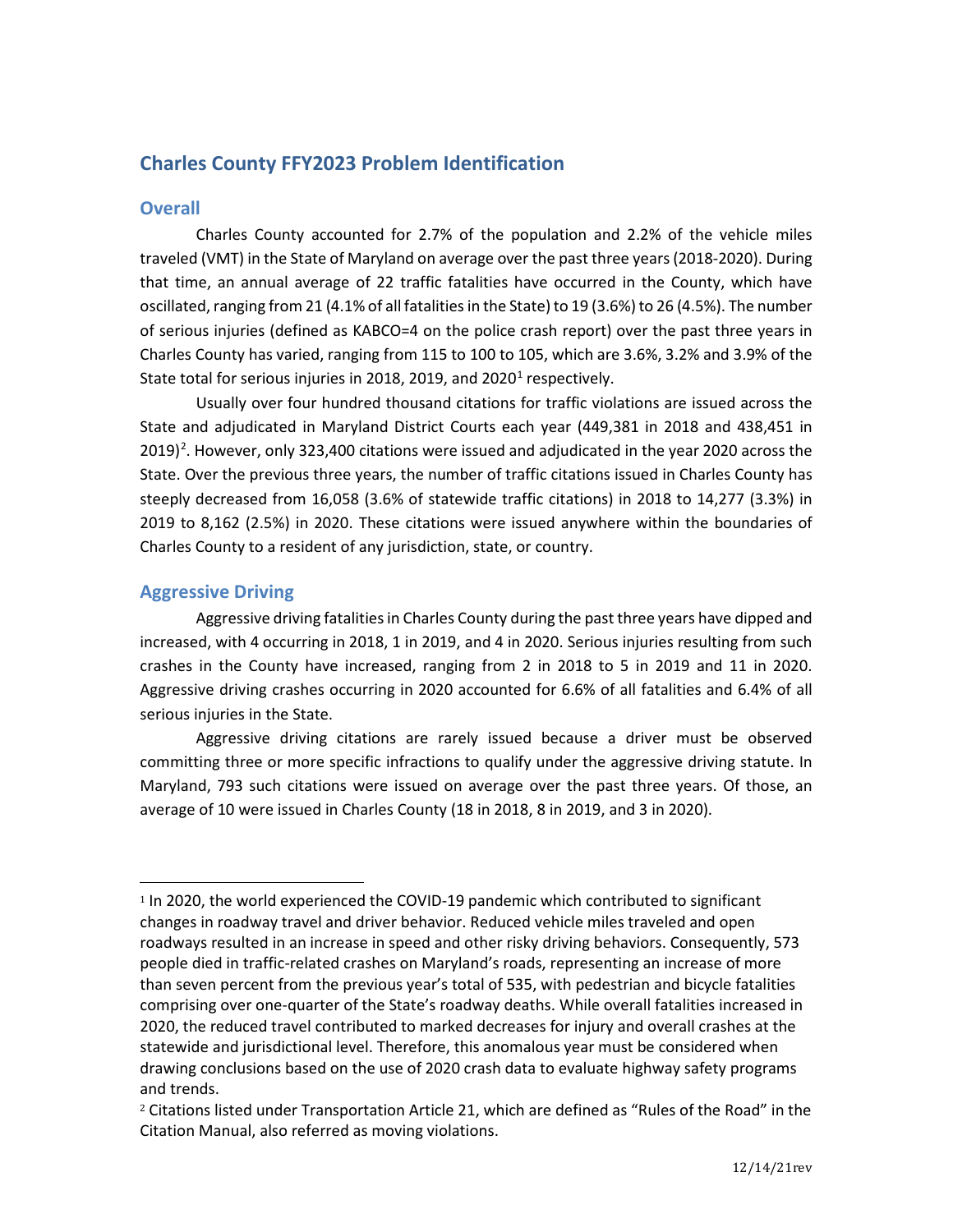### **Distracted Driving**

Since 2018, there have been an annual average of about 8 distracted driving fatalities occurring in Charles County. In 2020, distracted driving in the County added 10 deaths to the State's distracted driving fatalities, a point on a trend that has seen an increase over the previous three years (6 in 2018 and 8 in 2019). Serious injuries resulting from distracted driving crashes in the County have been alternating over the past three years, from 63 in 2018 (3.9% of all distracted driving serious injuries in the State) to 50 in 2019 (3.3% of all) to 63 in 2020 (5.2% of all). In 2020, 38.5% of all fatalities and 60.0% of all serious injuries recorded in Charles County resulted from distracted driving crashes.

Distracted driving citations issued in Maryland during the past three years have decreased significantly, ranging from 33,655 in 2018 to 33,978 in 2019 and 19,450 in 2020. During the same period, distracted driving citations issued in Charles County have oscillated, ranging from 1,267 in 2018 to 1,445 in 2019 and 684 in 2020. As a proportion of the distracted driving citations issued statewide, those handed out in the County accounted for 3.8% in 2018, 4.3% in 2019 and 3.5% in 2020.

## **Impaired Driving**

Over the past three years, an average of 7 impaired driving fatalities occurred per year in Charles County. Fatalities from such crashes have trended up then down, ranging from 7 (5.0% of all impaired driving fatalities in Maryland) in 2018 to 10 (6.6% of all) in 2019 to 3 (2.5% of all) in 2020. Serious injuries resulting from such crashes in the County over the same time period have fluctuated, ranging from 20 in 2018 (4.3% of all impaired driving serious injuries in the State) to 25 in 2019 (5.1% of all) to 19 in 2020 (4.3% of all). In 2020, 11.5% of all fatalities and 18.1% of all serious injuries in Charles County resulted from impaired driving crashes, compared to 21.1% of all fatalities and 16.4% of all serious injuries from impaired driving crashes occurring throughout the State.

Impaired driving relates to driving while impaired by alcohol and/or drugs or controlled dangerous substances. Several citations may be issued at the point of an encounter with an impaired driver. Therefore, all judicial figures related to impaired driving will be quantified using arrests, not individual citations. Impaired driving arrests have steeply decreased in Maryland over the past three years, from 18,403 in 2018 to 18,279 in 2019 to 13,651 in 2020. During the same period, impaired driving arrests have decreased significantly in Charles County, ranging from 570 in 2018 to 532 in 2019 to 329 in 2020. As a proportion of impaired driving arrests in the State, the number of impaired driving arrests in the County accounted for 3.1% in 2018, 2.9% in 2019, and 2.4% in 2020. Of the impaired arrests in the County in 2020, 1.5% were of older drivers (ages 65+) while 0.3% were of younger drivers (ages 16-20).

### **Speeding**

During the past three years, Charles County averaged 4 speeding related fatalities per year, which have seen an increase over that time: 2 in 2018, 3 in 2019 and 7 in 2020. Serious injuries resulting from such crashes in the County over the past three years have trended down then up,ranging from 12 in 2018 to 10 in 2019 and 18 in 2020. In 2020, 6.4% of statewide speeding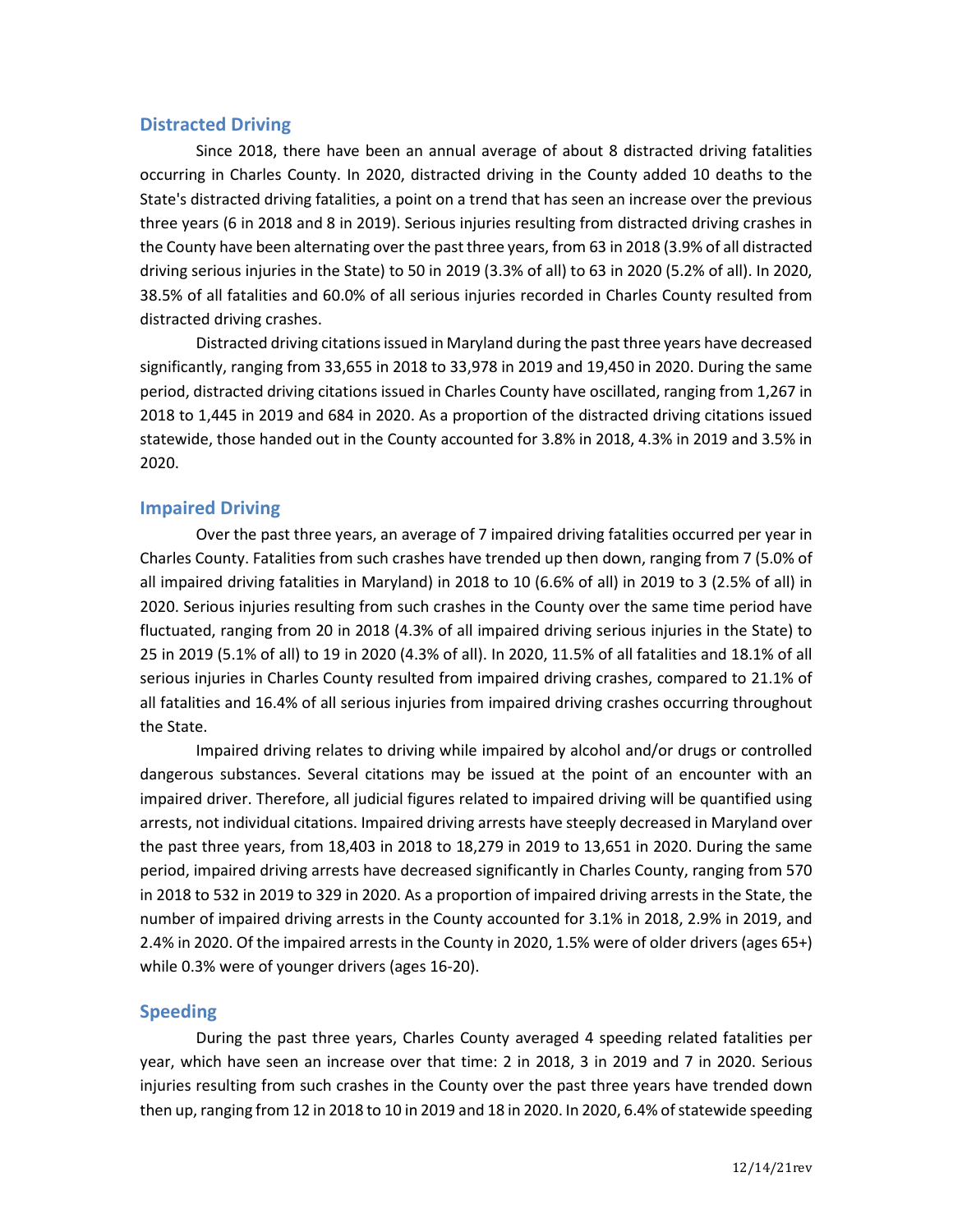related fatalities and 6.0% of statewide speeding related serious injuries resulted from crashes in Charles County. Over the same year, 26.9% of all fatalities and 17.1% of all serious injuries recorded in Charles County were the result of crashes involving driving speed.

Speeding citations are very common even though those adjudicated through the District Court do not include automated enforcement. Speeding citations issued in Charles County have decreased significantly over the past three years, with 9,021 (4.6% of statewide speeding citations), 7,545 (4.1% of statewide), and 4,216 (2.8% of all) issued in 2018, 2019, and 2020, respectively. Statewide speeding citations have steeply decreased over the same three years: 195,649, 182,213, and 151,419. Speeding citations comprised 51.7% of all Charles County citations in 2020.

#### **Non-motorists**

Non-motorists are defined here as pedestrians (on foot) and bicyclists. Pedestrian fatalities in Charles County have remained relatively constant over the previous three years, from 3 (2018) to 4 (2019) to 4 (2020), while serious injuries have leveled after a decrease, ranging from 13 (2018) to 8 (2019) to 9 (2020). The occurrence of bicyclist fatalities in Charles County has been rare, with 0 in 2018, 0 in 2019, and 0 in 2020, while serious injuries to bicyclists have risen and fallen, ranging from 1 in 2018 to 4 in 2019 to 0 in 2020.

Very few non-motorist citations are issued throughout the State, to either the pedestrian or the motor vehicle driver. Typically, more violations are issued to drivers, and in Charles County 11 were issued to drivers against pedestrians or bicyclists in 2020, while 1 was issued to pedestrians or bicyclists that year. As a proportion of statewide totals (933 and 235), those numbers represent 1.2% and 0.4%, respectively, in 2020.

#### **Motorcycles**

Motorcycle rider fatalities have stayed about the same over the past three years in Charles County, ranging from 4 (2018) to 3 (2019) to 3 (2020). Serious injuries to motorcyclists have leveled after an increase, ranging from 10 (2018) to 15 (2019) to 14 (2020). The 2020 figures account for 3.8% of motorcycle rider fatalities and 4.5% of rider serious injuries that occurred in the State.

Maryland has had a universal helmet law in place for several decades, consequently the incidence of unhelmeted motorcyclists involved in a crash is low. The State has averaged 7 unhelmeted motorcycle rider fatalities per year over the past three years, therefore, unhelmeted motorcycle fatalities in Charles County have been rare (an average of 0 per year). However, 4 seriously injured riders in Charles County were unhelmeted in 2020, which is 4.6% of the State total (compared to 1 in 2018 and 6 in 2019).

#### **Older Drivers**

In Maryland, older driver safety programs focus on drivers of age 65 years or older. The data presented here on fatalities and serious injuries include any person involved in a crash with an older driver. Older drivers were involved in crashes that resulted in an average of 94 fatalities in Maryland each year (85 in 2018, 105 in 2019 and 91 in 2020). During that time, serious injuries resulting from these crashes in Maryland have seen a significant decrease, ranging from 518 in